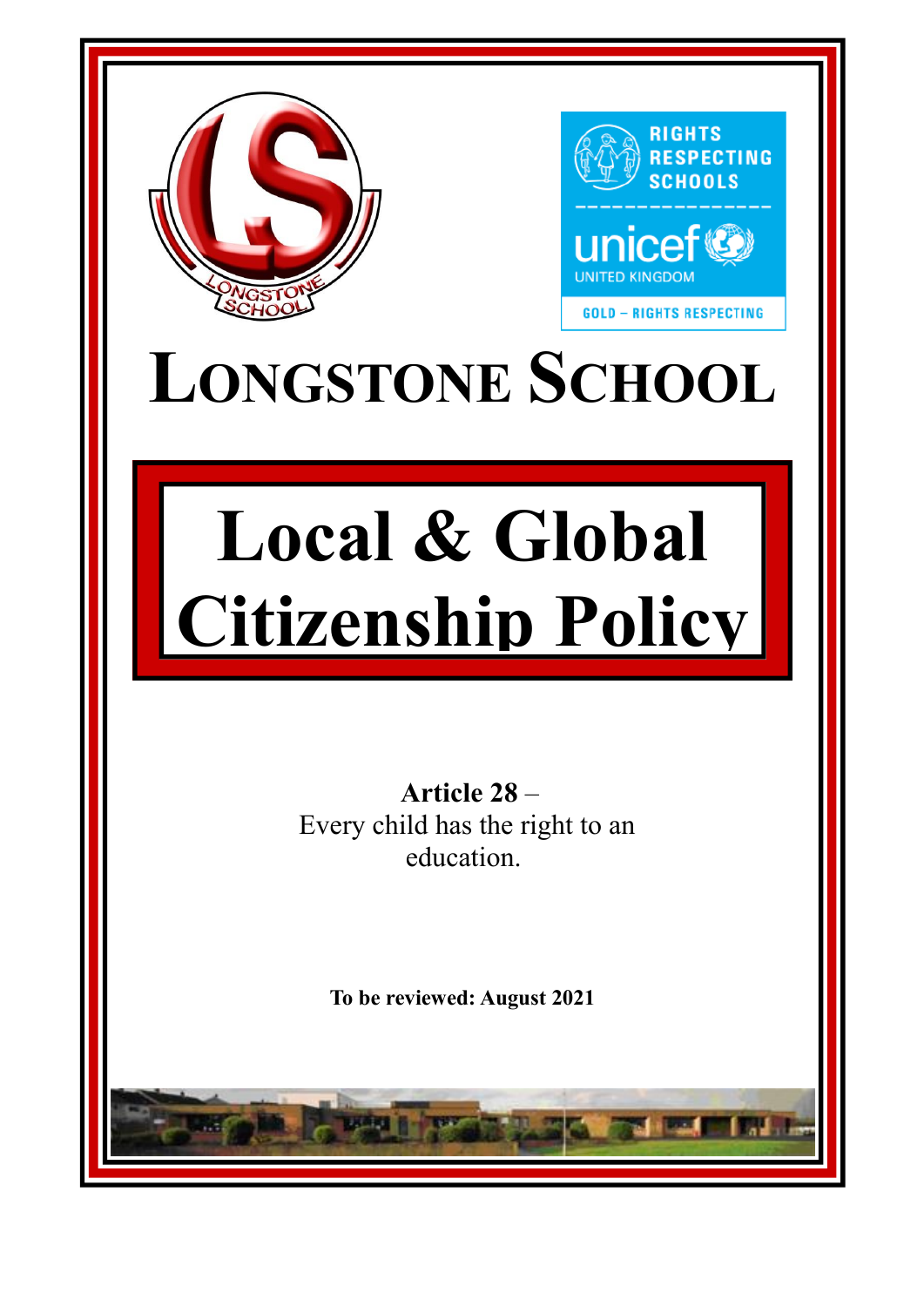### **Introduction**

This policy outlines the aims, principles and strategies for the teaching and learning of Local and Global Citizenship in Longstone School **(Article 29 your education should teach you how to develop your talents, respect other people and protect the environment).** 

### **Aims of the School**

In Longstone we aim to provide a broad and balanced set of educational and vocational experiences, which are designed to prepare our pupils for life after school, including the skills and attributes which are necessary for participation in the world of work. Local and Global Citizenship helps young people recognise their role as citizens and teaches them the skills they need to make a useful contribution to society now and in the future. **(Article 29 develop talents and abilities).** 

#### **Aims of Local and Global Citizenship**

Through Local and Global Citizenship, we aim to teach our pupils how participate positively in society, to influence democratic processes and to make informed and responsible decisions as local and global citizens throughout their lives**. (Article 12 right to an opinion).**

#### **Local and Global Citizenship in the Northern Ireland Curriculum (Key Stage Three)**

Through the Key Stage Three curriculum we aim to provide opportunities to discuss controversial issues surrounding diversity, equality and justice, democracy and active participation. We aim to give pupils the opportunity to identify and clarify their own values and attitudes. We also aim to teach them how to recognise, understand and manage their emotions and behaviour in a range of situations. **(Article 12 right to an opinion).**

## **Local and Global Citizenship in the Northern Ireland Curriculum (Key Stage Four)**

Through the Key Stage Four Curriculum we aim to help our pupils develop as individuals and members of society by delivering the skills and capabilities needed for adult life and work. We also prepare our pupils to cope with the changing global economy and help them learn how to make informed choices about their future. **(Article 28 right to a quality education).** 

#### **Key Stage Three Statutory Requirements**

By the end of Key Stage Three pupils will have had opportunities to learn about the following topics / issues:

- Respecting the equal rights of others **(Article 29 Respect other people's rights).**
- Recognising the interdependence of people, communities and the environment; **(Article 29 Protect the environment).**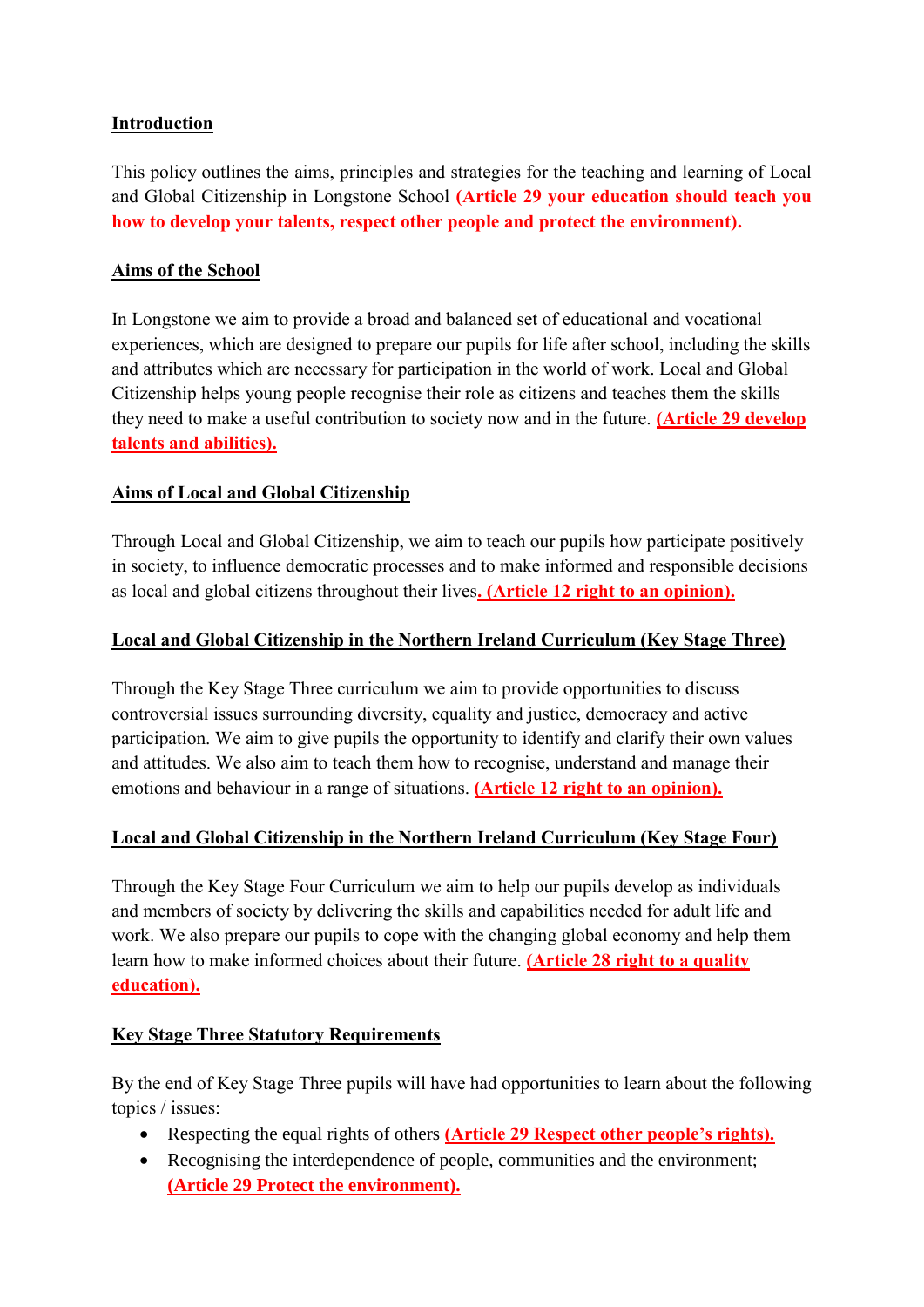- Negotiating and compromising; **(Article 12 Opinion).**
- Using democratic means to influence change; and
- Contributing to the welfare of school, the community and the environment **(Article 29 Develop Talents & Abilities).**

## **Key Stage Four Statutory Requirements**

By the end of Key Stage Four pupils will have had opportunities to learn about the following topics / issues:

- How to respond to specific challenges and opportunities that diversity and inclusion present in Northern Ireland and the wider world;
- Identifying and exercising their rights and social responsibilities in relation to local, national and global issues;
- Developing their understanding of the role of society and government in safeguarding individual and collection rights in order to promote equality and to ensure that everyone is treated fairly;
- Developing their understanding of how to participate in a range of democratic processes;
- Developing an awareness of key democratic institutions and their role in promoting inclusion, justice and democracy; and
- Developing an awareness of the role of non-governmental organisations.

## **Staff in the Department**

#### **Teachers:**

|  | Mrs McArthur | Yr 8      |
|--|--------------|-----------|
|  | Mrs Strain   | 9B        |
|  | Mr Johnston  | <b>9A</b> |
|  | Mr Fenn      | 10B       |
|  | Mr Harrison  | 10A       |
|  | Mrs Plunkett | K S4      |

#### **Classroom Assistant Support**

All Key Stage Three and Key Stage Four Classrooms Assistants support in the delivery of Local and Global Citizenship in Longstone.

#### **Staff Development**

Mrs Plunkett and Mrs Cowan successfully completed Global Learning Programme training delivered by the Centre for Global Education in March 2018. This training was then cascaded to all staff members in August 2018 Baker Days. Key Stage Three and Key Stage Four teachers are focused on Global Learning in their classrooms for PRSD objectives for the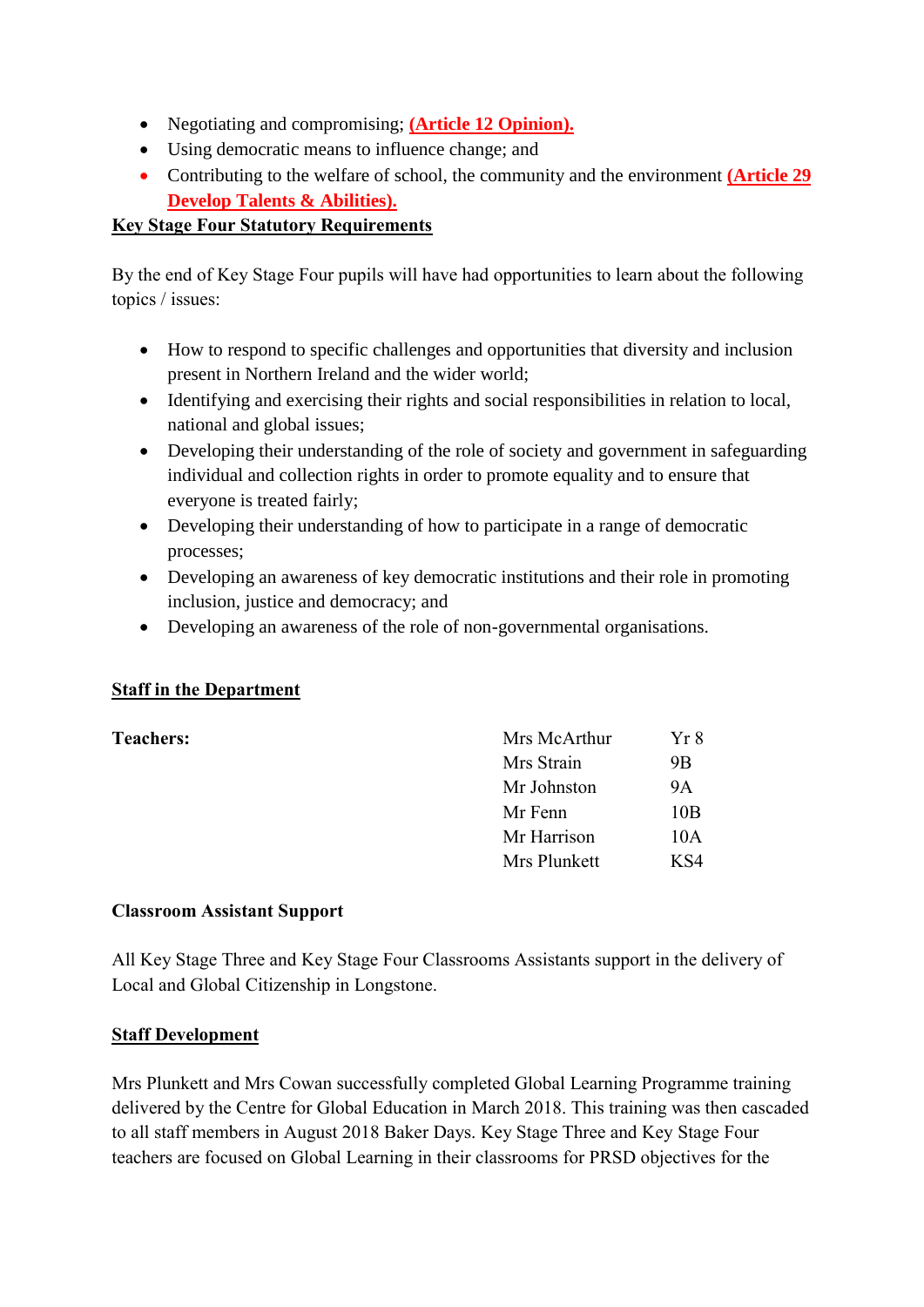academic year 2018 – 2019. Key Stage One and Key Stage Two teachers focused on Global Learning for PRSD academic year 2019 – 2020. **(Article 28 Education).** 

Mrs Plunkett and Mrs Cowan attended Connecting Classrooms Global Learning twilight training in November 2018. Following this training a full audit of Local and Global Learning was undertaken across the school.

Mrs Plunkett and Mr McCune have developed a link with two partner schools in Kenya, this involved reciprocal visits in 2019. Teachers of all Key Stages and subjects have been encouraged to participate in joint partnership activities with the pupils of the schools in Kenya. **(Article 30 Respect other peoples cultures).** 

# **In March 2020 we were recognised as a Level 2 Global Learning School accredited by the GLP Programme NI**

## **Teaching Allocation**

Local and Global Citizenship is delivered one period a week to Key Stage Three and Key Stage Four classes.

In addition to the weekly timetabled classes there are whole school Local and Global Citizenship events which occur throughout the year. For example, The World's Largest Lesson in September, Outright Project in November and an annual fundraiser for UNICEF in May. There are also long-term projects pupils can get involved with. For example, School Council, Diana Award Anti-Bullying Ambassadors and Eco-Schools Committee. **(Article 12 Right to an Opinion).** 

## **Assessment for Learning**

At the beginning of each lesson / topic the teacher should clearly state and display the Learning Intentions and explain these to the pupils. The pupils will also be given the Success Criteria so that they know what they are expected to produce / do for the lesson / series of lessons. Sometimes it may be appropriate for the teacher to negotiate Success Criteria with the pupils. **(Article 28 Education).** 

Throughout the lesson the teacher and Classroom Assistants will give feedback to the pupils, either in written or verbal form. The feedback should highlight what the pupil has done well and what they need to improve. At the end of the lesson / project the teacher should revisit the Learning Intentions and Success Criteria to check understanding of the pupils and to ensure that learning has taken place**. (Article 29 Talents & Abilities).**

There should be opportunities for pupils to peer assess or evaluate each other's work, for example, when delivering a group presentation on a topic. At the end of each unit a self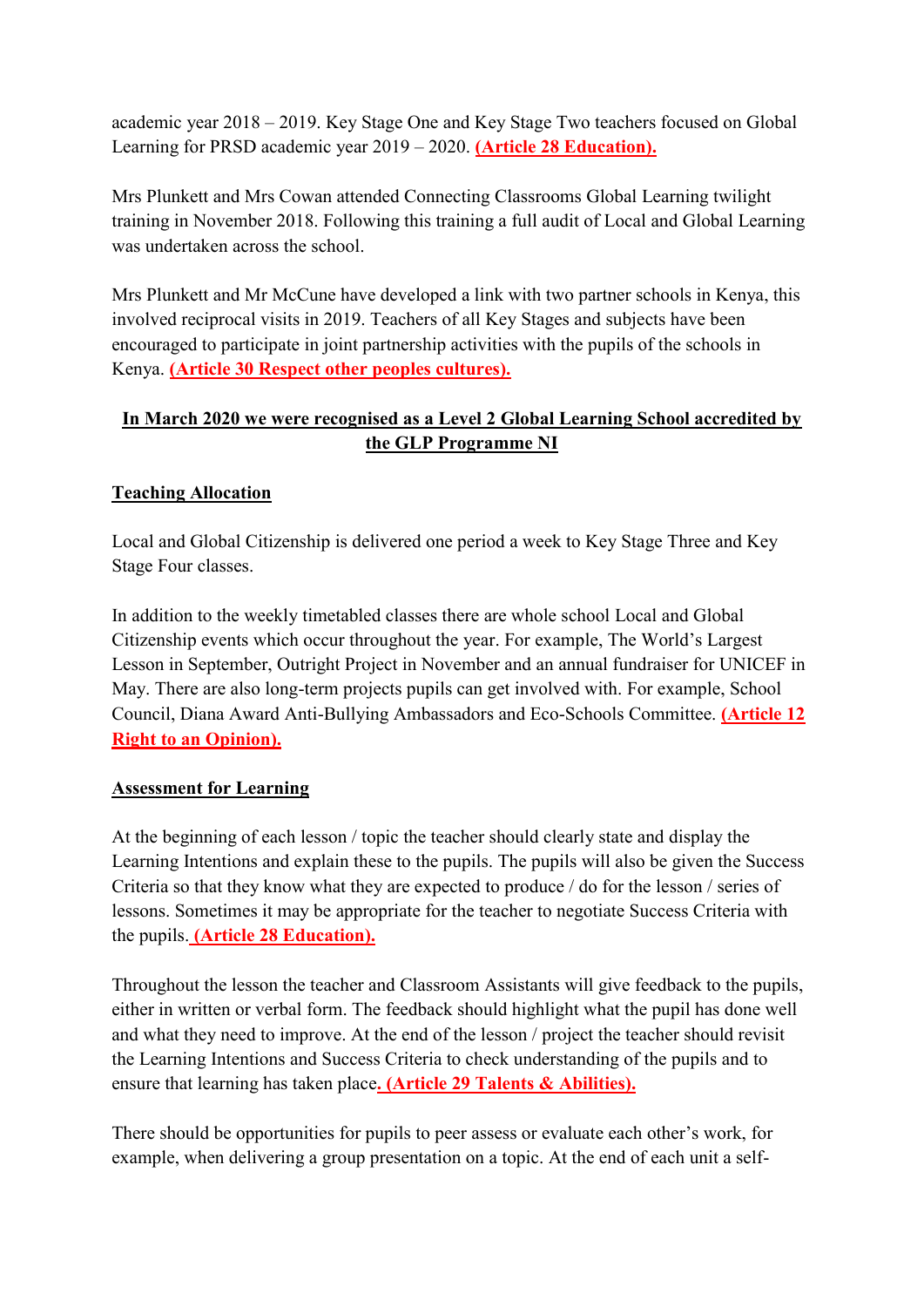evaluation tick box activity should be included to give the pupils the opportunity to review their performance over the term.

When possible teaching should directly link in with pupils individual education plans, with teachers recording when pupils have achieved their targets.

#### **Grading and Reporting**

Local and Global Citizenship teachers complete an Annual Report about the progress each child has made in this subject. The pupils are also given an effort grade for the work they do in class.

## **Differentiation**

Every pupil, regardless of ability, will have the opportunity to participate in Local and Global Citizenship lessons and projects. **(Article 2 right to not be discriminated against).**

**Differentiation by Task:** Pupils of higher ability will be encouraged to complete stretch and challenge activities.

**Differentiation by Support:** Pupils of lower ability will receive extra support, either one-toone with Classroom Assistant or teacher or in small groups, depending on the abilities within the class.

**Learning Styles:** Teachers will use a variety of different teaching methods which will appeal to pupils individual learning preferences. For example, some projects will involve practical work, some sessions will involve guest speakers coming to the class and some session will involve creating and using visual aids such as mind maps.

## **Teaching Strategies**

Due to the nature of the subject, which aims to foster skills such as enquiry, participation, communication, reflection and action, a wide range of practical and active teaching strategies are utilized in Local and Global Citizenship.

For example, pupils will:

- Participate in Practical Action Projects
- Go on Educational Visits to places of local importance
- Discuss, debate and give their opinions on the topics discussed
- Canvass, campaign and inform people in their local community about topics discussed
- Deliver in class presentations about what they have learnt.